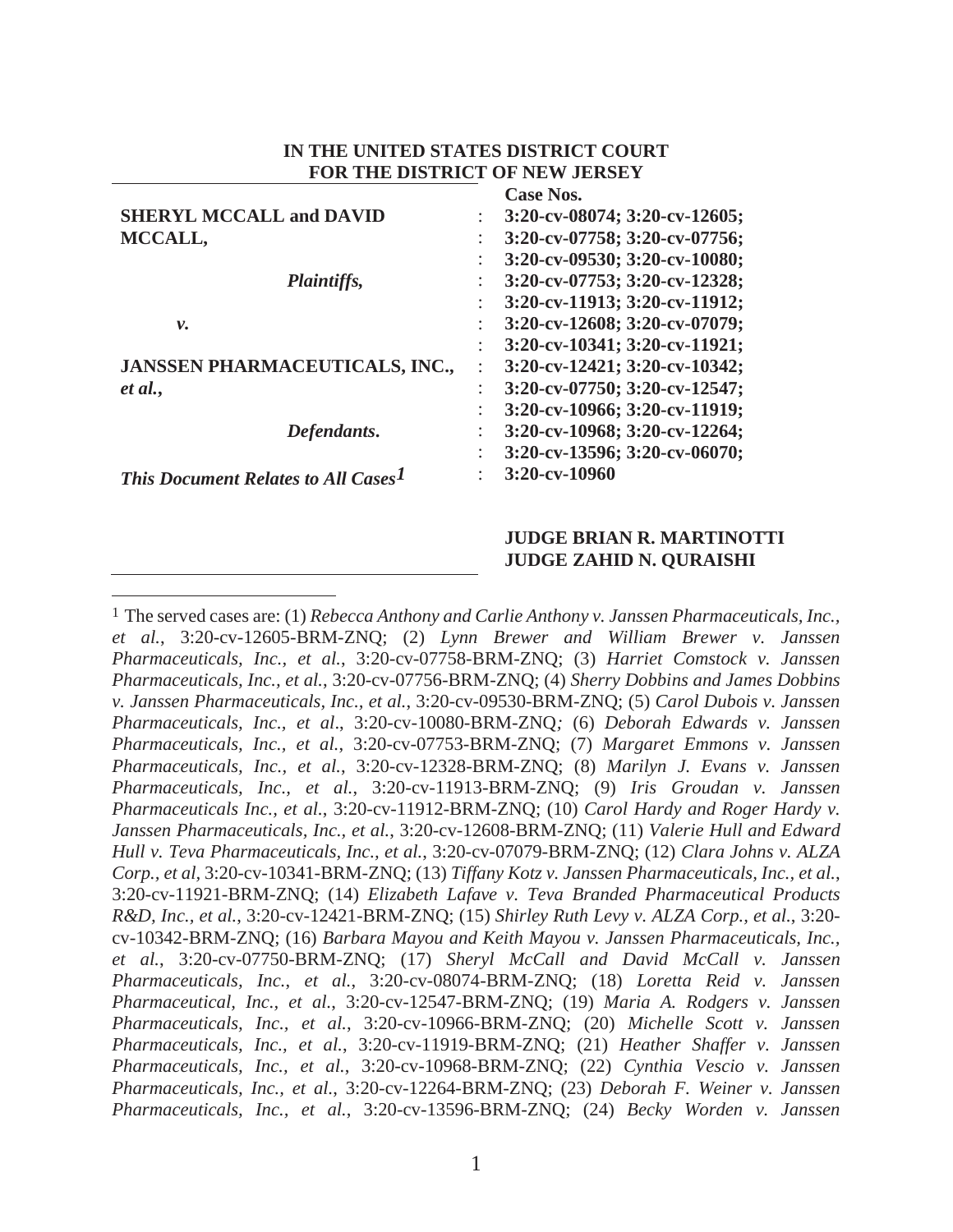## **Case Management Order No. 5 Regarding Dismissal of Bayer Defendants**

Plaintiffs in the above captioned case as well as those with cases pending in the District of New Jersey before Judge Brian Martinotti2 and Defendants Janssen Pharmaceuticals, Inc., Ortho-McNeil Pharmaceuticals, Janssen Pharmaceutica, Inc., Janssen Research and Development, LLC (f/k/a Johnson & Johnson Pharmaceutical Research and Development), Janssen Ortho LLC, and Johnson & Johnson (collectively "**Named Janssen Defendants**") and Bayer Corporation, Bayer HealthCare LLC, Bayer HealthCare Pharmaceuticals Inc. (f/k/a Bayer Pharmaceuticals Corporation), and Bayer U.S. LLC (collectively "**Named Bayer Defendants**"), having met and conferred, jointly respectfully request that the Court dismiss the Named Bayer Defendants from those cases where they are named  $3$  as follows:

# **I. INVOLVEMENT OF NAMED BAYER DEFENDANTS IN ELMIRON**® **LITIGATION**

- 1. The cases brought by Plaintiffs concern the prescription medication ELMIRON® (the "ELMIRON® Litigation"), which was approved by the FDA in September 1996 to treat the pain and discomfort associated with interstitial cystitis.
- 2. The Named Janssen Defendants and the Named Bayer Defendants represent and warrant to the Court and to the undersigned Plaintiffs that none of the Named Bayer Defendants (including, but not limited to, any corporate parent, subsidiary or affiliate), were involved in developing, designing, or testing ELMIRON®, and none of the Named Bayer Defendants (including, but not limited to, any corporate parent, subsidiary or affiliate), has ever held the ELMIRON New Drug Application ("NDA") since the product was approved by the FDA in 1996.

*Pharmaceuticals, Inc., et al.*, 3:20-cv-06070-BRM-ZNQ; (25) *Ronna York v. Janssen Pharmaceuticals, Inc., et al.*, 3:20-cv-10960-BRM-ZNQ.

<sup>2</sup> All cases served and currently pending before Judge Brian Martinotti are identified in footnote 1.

<sup>&</sup>lt;sup>3</sup> The Clerk of the Court is hereby directed to dismiss the Named Bayer Defendants from the following served cases: (1) *Clara Johns v. ALZA Corporation, et al.*, 3:20-cv-10341-BRM-ZNQ; (2) *Elizabeth Lafave v. Teva Branded Pharmaceutical Products R&D, Inc., et al.*, 3:20-cv-12421-BRM-ZNQ; (3) *Shirley Ruth Levy v. ALZA Corporation, et al.*, 3:20-cv-10342-BRM-ZNQ.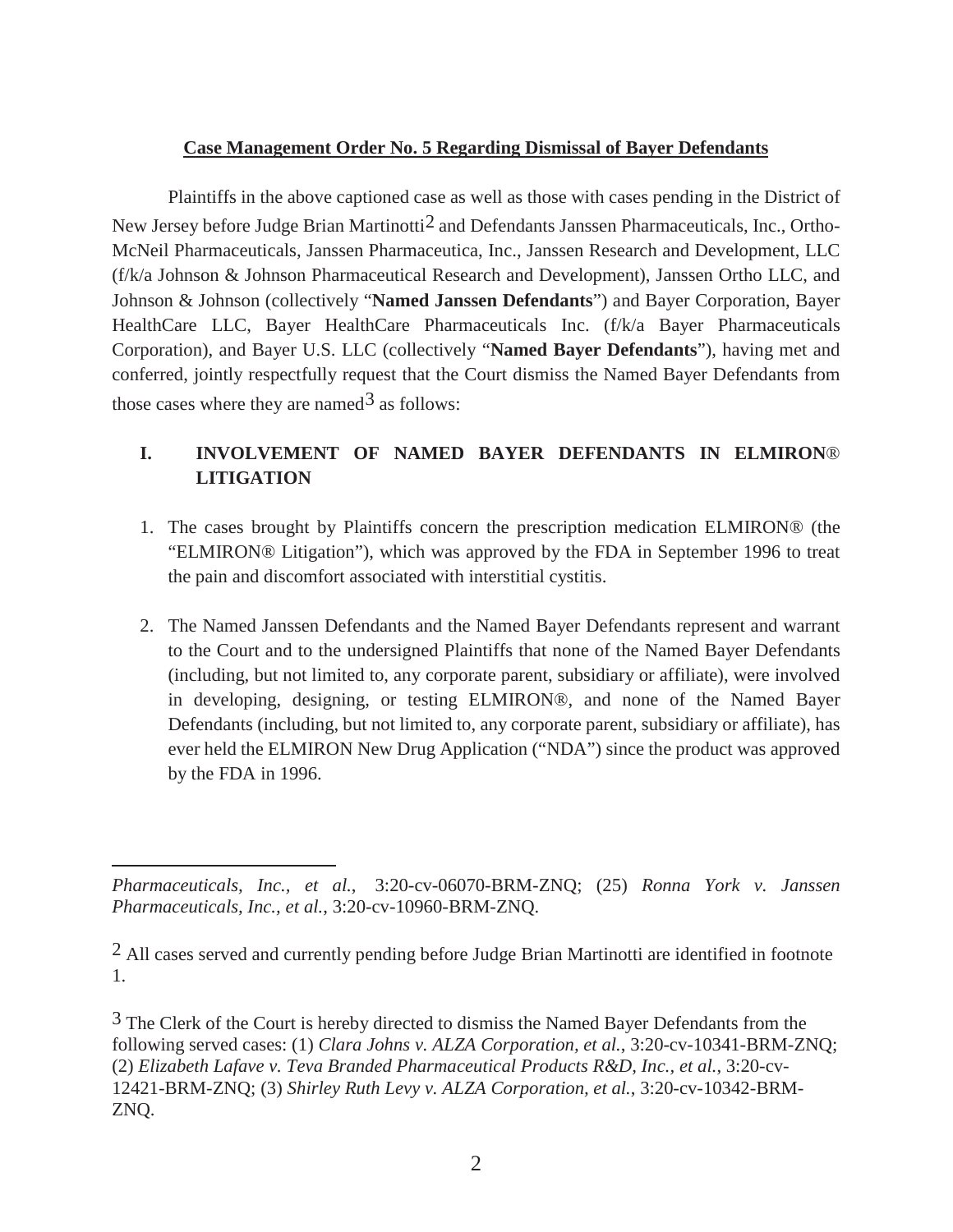3. In October 2005, Bayer Pharmaceuticals Corporation and Ortho-McNeil Pharmaceutical, Inc. entered into a limited co-promotion agreement related to ELMIRON® (the "Agreement"). Under the Agreement, which terminated in 2011, certain of the Named Bayer Defendants were given the right to market and promote ELMIRON® to certain prescribers in the United States.

## **II. AGREEMENT BETWEEN PLAINTIFFS AND THE JANSSEN DEFENDANTS**

- 1. The Named Janssen Defendants agree that, pursuant to the terms of the Agreement, they have agreed to defend, indemnify and hold harmless the Named Bayer Defendants (including, but not limited to, any corporate parent, subsidiary or affiliate), for any claims related to the Named Bayer Defendants' promotion, marketing, or sale of ELMIRON® during the time the Agreement was in effect.
- 2. The Named Janssen Defendants agree that they will not assert any position *in judicio*, affirmative defense, cross claim, or counter claim, against any party alleging that they are not liable for claims arising from the sales, marketing, or promotional activity undertaken by the Named Bayer Defendants during the time the Agreement was in effect. The Named Janssen Defendants agree that, for purposes of the ELMIRON® Litigation and as between the Named Janssen Defendants and Plaintiffs, they shall not argue that the Named Bayer Defendants are at fault or that the Named Janssen Defendants are not responsible for claims arising from the sales, marketing, or promotional activity undertaken by the Named Bayer Defendants during the time the Agreement was in effect.
- 3. In support of the representations made herein, the Named Janssen Defendants further agree to a one-time deposition of a person most knowledgeable on the sole subject of the limited co-promotion agreement set forth in Paragraph I.3 and their related representations regarding defense of these matters as set forth in Paragraphs II.1 and II.2.
- 4. Nothing contained herein will be relied upon by any party or used by any party to establish the propriety of Johnson & Johnson as a defendant in the ELMIRON® Litigation, and Johnson & Johnson reserves all rights to make future arguments relative to its inclusion in this Litigation.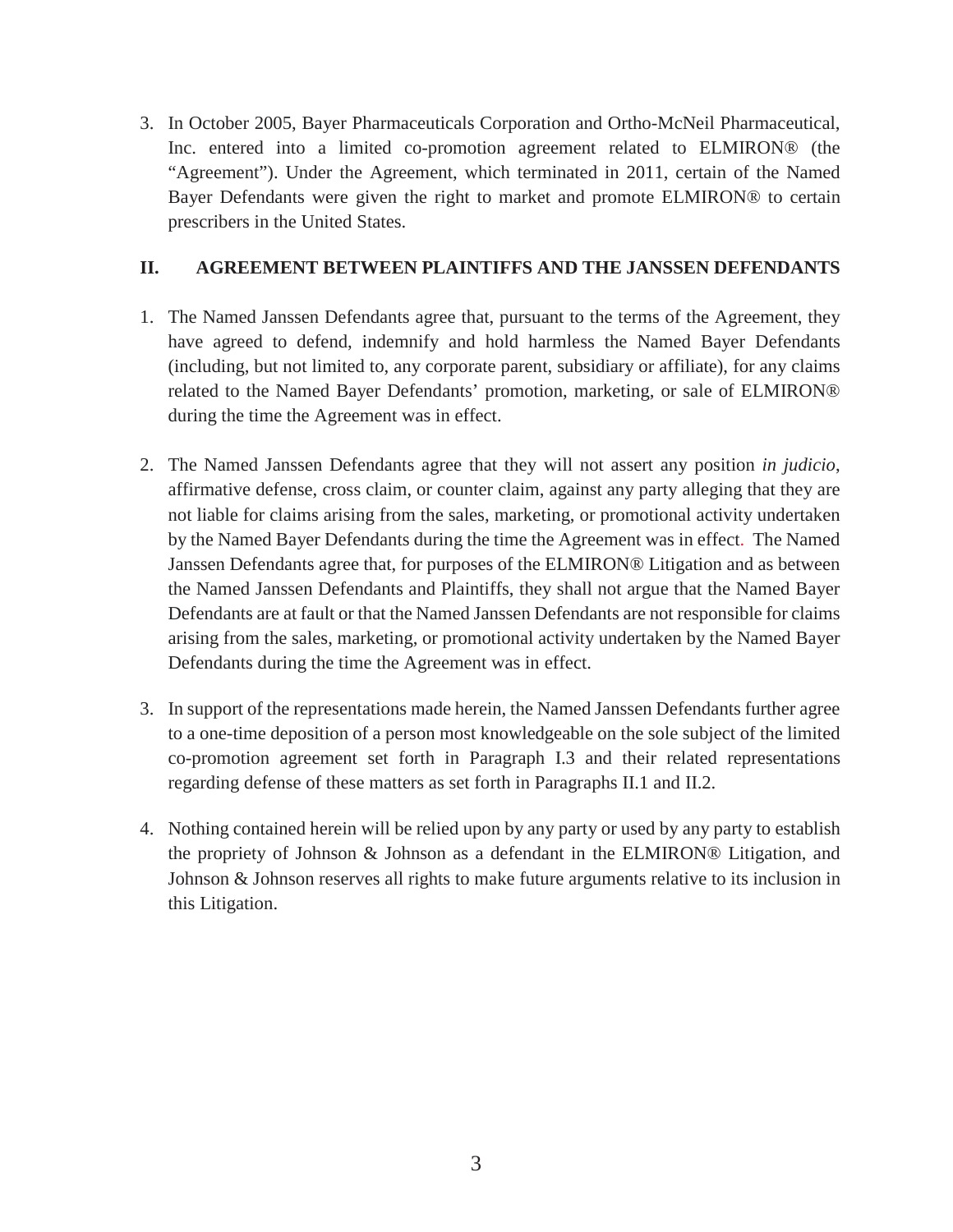### III. **AGREEMENT BETWEEN PLAINTIFFS AND THE BAYER DEFENDANTS**

- 1. Plaintiffs hereby dismiss without prejudice (subject to the limitations identified in Section III.3 below) the named Bayer Defendants (including, but not limited to, any corporate parent, subsidiary, or affiliate), from any cases pending in the District of New Jersey in which they have been named to date.
- 2. Plaintiffs hereby agree that they will not name or bring suit against any of the Named Bayer Defendants, or other defendants within the Bayer corporate family (including, but not limited to, any corporate parent, subsidiary, or affiliate), in future cases filed in the ELMIRON® Litigation absent the limited circumstances discussed in Paragraph III.3 below.
- 3. Plaintiffs maintain the right to re-file dismissed claims against the Named Bayer Defendants or bring new claims against the Named Bayer Defendants only if evidence arises during the ELMIRON® Litigation that is sufficient to support a claim against any one or all of the Named Bayer Defendants that is not covered by the Named Janssen Defendants' indemnification obligations. The Named Janssen Defendants and the Named Bayer Defendants represent and warrant to the Court and to Plaintiffs that, as of the date of this Order and to the best of their knowledge, no such evidence exists.
- 4. Any claims that Plaintiffs may have against the Named Bayer Defendants, to the extent timely as of the date the respective plaintiff's action was filed in this Court, are tolled for statute of limitation purposes as of the date of this Order. This tolling provision applies not only to currently filed Plaintiffs but also those Plaintiffs who in the future file a claim in the ELMIRON® Litigation and do not name as party-defendants any of the Named Bayer Defendants.
- 5. Plaintiffs' potential claims against the Named Bayer Defendants in any given case shall remain tolled until thirty (30) days following the date that all of Plaintiffs' claims against the Named Janssen Defendants are dismissed or are otherwise resolved provided that any new action, asserting the same or fewer claims naming the Named Bayer Defendants (subject to the limitations set forth in Section III.3 above), is filed in this Court.
- 6. The Named Bayer Defendants agree that they are and will continue to preserve ESI and other materials consistent with their obligations under the law, including the Federal Rules of Civil Procedure and applicable case law. The Named Bayer Defendants further agree that they will cooperate with the Named Janssen Defendants in providing all information responsive to Plaintiffs' Discovery Requests to Defendants in the possession of the Named Bayer Defendants through Rule 34 document requests without the necessity of a Rule 45